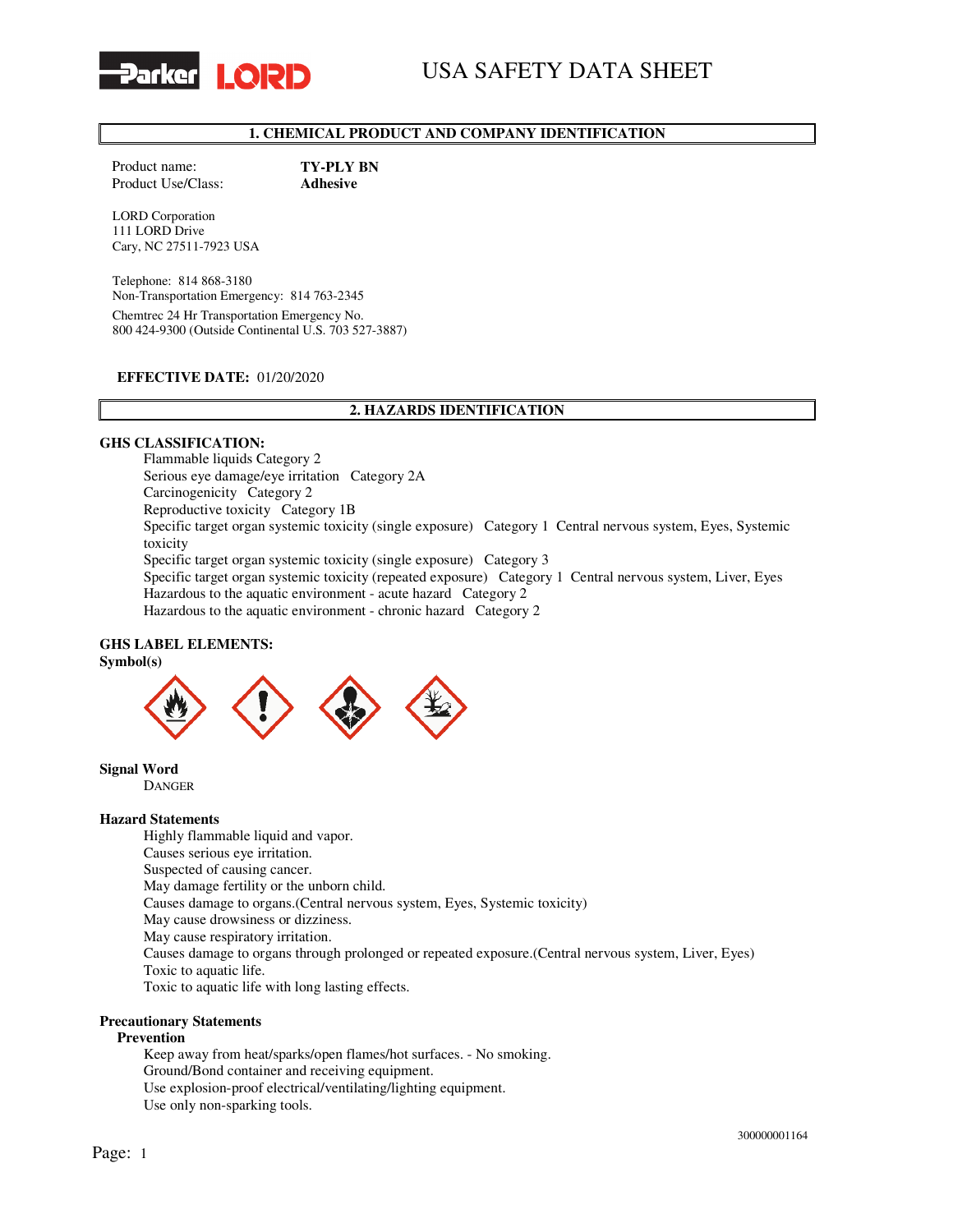Take precautionary measures against static discharge. Obtain special instructions before use. Do not handle until all safety precautions have been read and understood. Wear protective gloves/protective clothing/eye protection/face protection. Use personal protective equipment as required. Do not breathe dust/fume/gas/mist/vapors/spray. Wash thoroughly after handling. Do not eat, drink or smoke when using this product. Use only outdoors or in a well-ventilated area. Avoid release to the environment.

### Response

In case of fire: refer to section 5 of SDS for extinguishing media.

Call a POISON CENTER or doctor/physician if you feel unwell.

IF exposed: Call a POISON CENTER or doctor/physician.

Specific treatment (see supplemental first aid instructions on this label).

IF INHALED: Remove to fresh air and keep at rest in a position comfortable for breathing.

IF ON SKIN (or hair): Remove/Take off immediately all contaminated clothing. Rinse skin with water/shower. IF IN EYES: Rinse cautiously with water for several minutes. Remove contact lenses, if present and easy to do. Continue rinsing.

Collect spillage.

#### Storage

Store in a well-ventilated place. Keep cool. Store in a well-ventilated place. Keep container tightly closed. Store locked up.

#### Disposal:

Dispose of contents/container in accordance with waste/disposal laws and regulations of your country or particular locality.

#### Other Hazards:

This product contains component(s) which have the following warnings; however based on the GHS classification criteria of your country or locale, the product mixture may be outside the respective category(s).

Acute: Vapor harmful; may affect the brain or nervous system causing dizziness, headache or nausea. Possible irritation of the respiratory system can occur causing a variety of symptoms such as dryness of the throat, tightness of the chest, and shortness of breath. May be absorbed through the skin in harmful amounts. May cause skin irritation. May cause central nervous system depression characterized by the following progressive steps: headache, dizziness, staggering gait, confusion, unconsciousness or coma. Contains methanol; may be harmful or fatal if swallowed; ingestion of methanol may cause blindness or permanent eye damage. Cannot be made non-poisonous. Chronic: May cause kidney damage. May affect the gastrointestinal system. Prolonged or repeated contact may result in dermatitis. This material contains methanol. Ingestion of methanol may cause permanent eye damage or blindness. IARC has designated carbon black as Group 2B - inadequate evidence for carcinogenicity in humans, but sufficient evidence in experimental animals. In 2006 IARC reaffirmed its 1995 finding that there is "inadequate evidence" from human health studies to assess whether carbon black causes cancer in humans. Further, epidemiological evidence from well-conducted investigations has shown no causative link between carbon black exposure and the risk of malignant or non-malignant respiratory disease in humans. IARC has designated Methyl isobutyl ketone to be in Group 2B - possibly carcinogenic to humans. ACGIH considers Ethyl alcohol to be an A3 carcinogen (confirmed animal carcinogen with unknown relevance in humans).

| <b>Chemical Name</b>   | <b>CAS Number</b> | Range     |  |
|------------------------|-------------------|-----------|--|
| Ethyl alcohol          | $64 - 17 - 5$     | 50 - 55 % |  |
| Methanol               | 67-56-1           | $1 - 5\%$ |  |
| Carbon black           | 1333-86-4         | $1 - 5\%$ |  |
| Methyl isobutyl ketone | $108 - 10 - 1$    | $1 - 5\%$ |  |

# 3. COMPOSITION/INFORMATION ON INGREDIENTS

Any "PROPRIETARY" component(s) in the above table is considered trade secret, thus the specific chemical and its exact concentration is being withheld.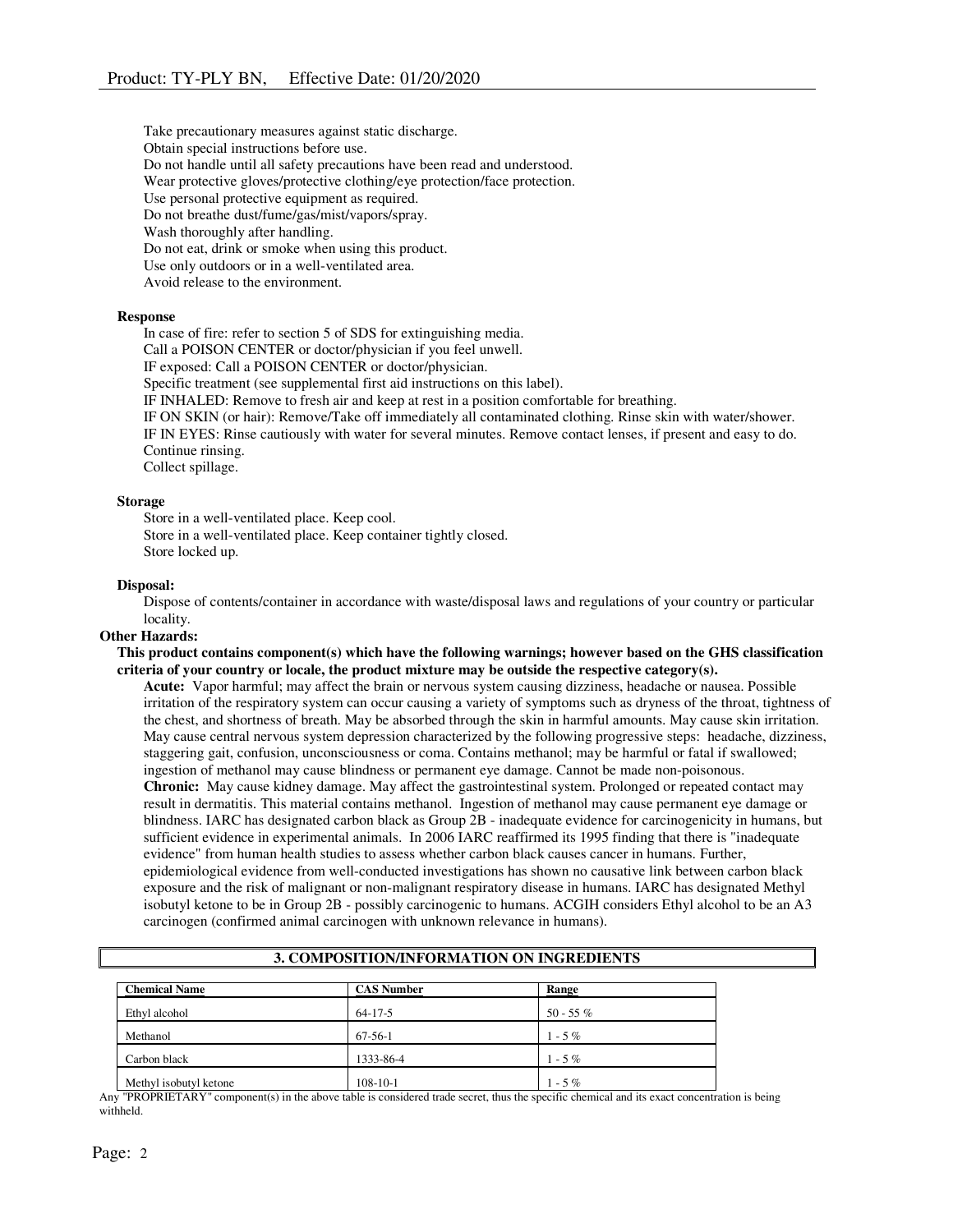# 4. FIRST AID MEASURES

FIRST AID - EYE CONTACT: Flush eyes immediately with large amount of water for at least 15 minutes holding eyelids open while flushing. Get prompt medical attention.

FIRST AID - SKIN CONTACT: Flush contaminated skin with large amounts of water while removing contaminated clothing. Wash affected skin areas with soap and water. Get medical attention if symptoms occur.

FIRST AID - INHALATION: Move person to fresh air. Restore and support continued breathing. If breathing is difficult, give oxygen. Get immediate medical attention.

FIRST AID - INGESTION: If swallowed, do not induce vomiting. Call a physician or poison control center immediately for further instructions. Never give anything by mouth if victim is rapidly losing consciousness, unconscious or convulsing.

### 5. FIRE-FIGHTING MEASURES

SUITABLE EXTINGUISHING MEDIA: Carbon Dioxide, Dry Chemical, Foam, Water Fog UNSUITABLE EXTINGUISHING MEDIA: Not determined for this product.

SPECIFIC HAZARDS POSSIBLY ARISING FROM THE CHEMICAL: Flammable liquid and vapor. Keep containers tightly closed. Isolate from heat, electrical equipment, sparks, open flame, and other sources of ignition. Closed containers may rupture when exposed to extreme heat. Use water spray to keep fire exposed containers cool. During a fire, irritating and/or toxic gases and particulate may be generated by thermal decomposition or combustion.

SPECIAL PROTECTIVE EQUIPMENT AND PRECAUTIONS FOR FIRE-FIGHTERS: Wear full firefighting protective clothing, including self-contained breathing apparatus (SCBA). Water spray may be ineffective. If water is used, fog nozzles are preferable.

### 6. ACCIDENTAL RELEASE MEASURES

PERSONAL PRECAUTIONS, PROTECTIVE EQUIPMENT AND EMERGENCY PROCEDURES: Remove all sources of ignition (flame, hot surfaces, and electrical, static or frictional sparks). Avoid contact. Avoid breathing vapors. Use self-contained breathing equipment.

ENVIRONMENTAL PRECAUTIONS: Do not contaminate bodies of water, waterways, or ditches, with chemical or used container.

METHODS AND MATERIALS FOR CONTAINMENT AND CLEANUP: Keep non-essential personnel a safe distance away from the spill area. Notify appropriate authorities if necessary. Avoid contact. Before attempting cleanup, refer to hazard caution information in other sections of the SDS form. Contain and remove with inert absorbent material and nonsparking tools.

### 7. HANDLING AND STORAGE

HANDLING: Cannot be made non-poisonous. Keep closure tight and container upright to prevent leakage. Ground and bond containers when transferring material. Do not smoke where this product is used or stored. Use with adequate ventilation. Avoid breathing of vapor or spray mists. Avoid skin and eye contact. Wash thoroughly after handling. Do not handle until all safety precautions have been read and understood. Empty containers should not be re-used. Because empty containers may retain product residue and flammable vapors, keep away from heat, sparks and flame; do not cut, puncture or weld on or near the empty container.

STORAGE: Do not store or use near heat, sparks, or open flame. Store only in well-ventilated areas. Do not puncture, drag, or slide container. Keep container closed when not in use. Refer to OSHA 29CFR Part 1910.106 "Flammable and Combustible Liquids" for specific storage requirements.

INCOMPATIBILITY: Strong acids, bases, and strong oxidizers.

### 8. EXPOSURE CONTROLS/PERSONAL PROTECTION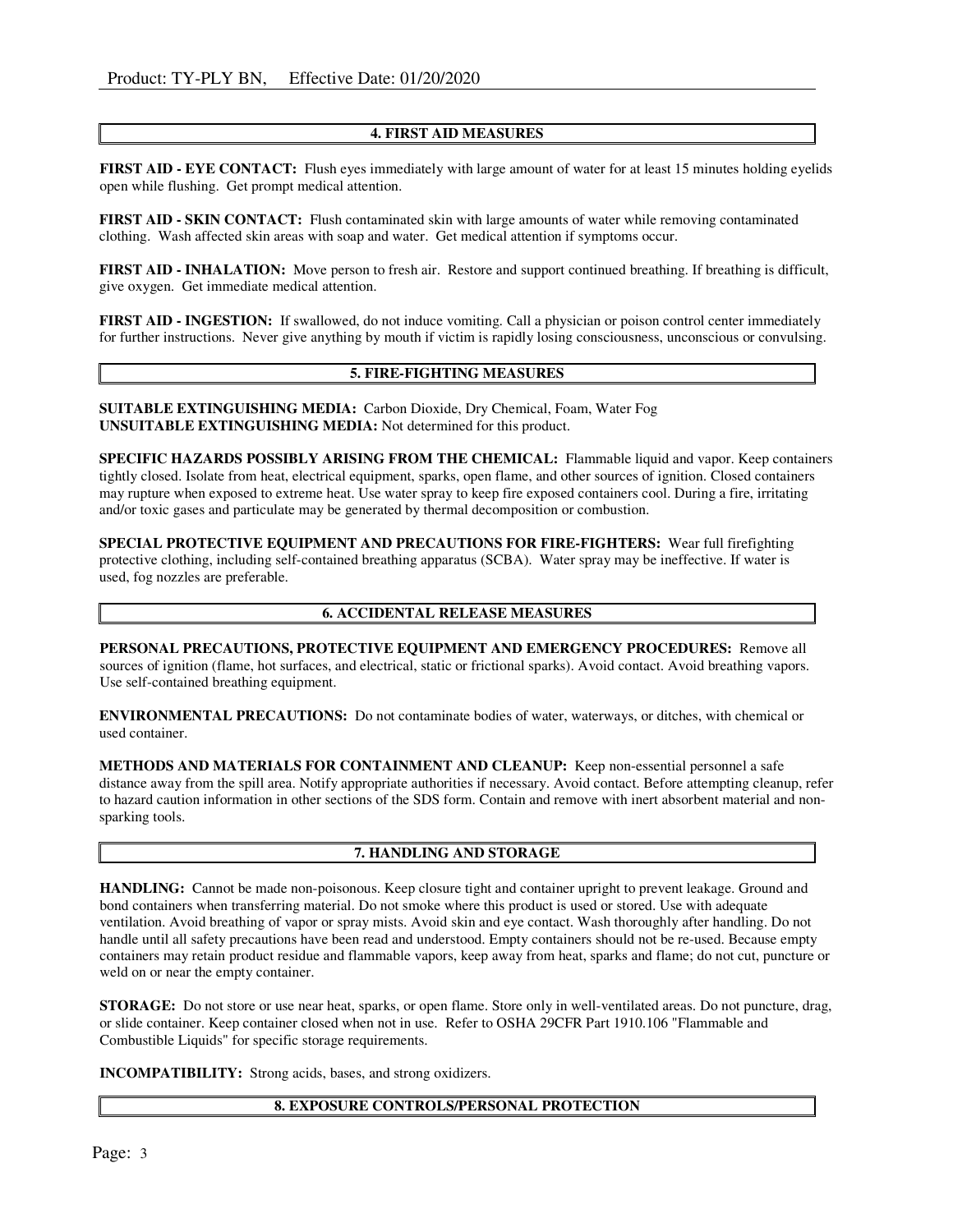| <b>Chemical Name</b>   | <b>ACGIH TLV-</b><br><b>TWA</b> | <b>ACGIH TLV-</b><br><b>STEL</b> | <b>OSHA PEL-</b><br><b>TWA</b>      | <b>OSHA PEL-</b><br><b>CEILING</b> | <b>Skin</b> |
|------------------------|---------------------------------|----------------------------------|-------------------------------------|------------------------------------|-------------|
| Ethyl alcohol          | N.E.                            | 1,000 ppm                        | $1,900 \text{ mg/m}$<br>$1,000$ ppm | N.E.                               | N.A.        |
| Methanol               | $200$ ppm                       | $250$ ppm                        | $260 \text{ mg/m}$<br>$200$ ppm     | N.E.                               | SS          |
| Carbon black           | $3$ mg/m $3$                    | N.E.                             | $3.5 \text{ mg/m}$                  | N.E.                               | N.A.        |
| Methyl isobutyl ketone | $50$ ppm                        | 75 ppm                           | $410 \text{ mg/m}$<br>$100$ ppm     | N.E.                               | N.A.        |

### COMPONENT EXPOSURE LIMIT

N.A. - Not Applicable, N.E. - Not Established, S - Skin Designation

Engineering controls: Sufficient ventilation in pattern and volume should be provided in order to maintain air contaminant levels below recommended exposure limits. Caution: Solvent vapors are heavier than air and collect in lower levels of the work area. Sufficient ventilation (using explosion-proof equipment) should be provided to prevent flammable vapor/air mixtures from accumulating.

### PERSONAL PROTECTION MEASURES/EQUIPMENT:

RESPIRATORY PROTECTION: Use a NIOSH approved chemical/mechanical filter respirator designed to remove a combination of particulates and organic vapor if occupational limits are exceeded. For emergency situations, confined space use, or other conditions where exposure limits may be greatly exceeded, use an approved air-supplied respirator. For respirator use observe OSHA regulations (29CFR 1910.134) or use in accordance with applicable laws and regulations of your country or particular locality.

SKIN PROTECTION: Use neoprene, nitrile, or rubber gloves to prevent skin contact.

EYE PROTECTION: Use safety eyewear including safety glasses with side shields and chemical goggles where splashing may occur.

OTHER PROTECTIVE EQUIPMENT: Use disposable or impervious clothing if work clothing contamination is likely. Remove and wash contaminated clothing before reuse.

HYGIENIC PRACTICES: Wash hands before eating, smoking, or using toilet facility. Do not smoke in any chemical handling or storage area. Food or beverages should not be consumed anywhere this product is handled or stored. Wash thoroughly after handling.

# 9. PHYSICAL AND CHEMICAL PROPERTIES

Typical values, not to be used for specification purposes.

| ODOR:                             | Solvent               | <b>VAPOR PRESSURE:</b>        | N.D.                       |
|-----------------------------------|-----------------------|-------------------------------|----------------------------|
| <b>APPEARANCE:</b>                | <b>Black</b>          | <b>VAPOR DENSITY:</b>         | Heavier than Air           |
| <b>PHYSICAL STATE:</b>            | Liquid                | <b>LOWER EXPLOSIVE LIMIT:</b> | 1.4 %(V)                   |
| <b>FLASH POINT:</b>               | 42 °F. 5 °C Setaflash | <b>UPPER EXPLOSIVE LIMIT:</b> | $36.5\%$ (V)               |
|                                   | Closed Cup            |                               |                            |
| <b>BOILING RANGE:</b>             | $65 - 117$ °C         | <b>EVAPORATION RATE:</b>      | Slower than n-butyl-       |
|                                   |                       |                               | acetate                    |
| <b>AUTOIGNITION TEMPERATURE:</b>  | N.D.                  | <b>DENSITY:</b>               | $0.94$ g/cm3 - 7.86 lb/gal |
| <b>DECOMPOSITION TEMPERATURE:</b> | N.D.                  | VISCOSITY, DYNAMIC:           | N.D.                       |
| <b>ODOR THRESHOLD:</b>            | N.D.                  | VISCOSITY, KINEMATIC:         | N.D.                       |
| <b>SOLUBILITY IN H2O:</b>         | Insoluble             | <b>VOLATILE BY WEIGHT:</b>    | 63.00 $%$                  |
| pH:                               | N.A.                  | <b>VOLATILE BY VOLUME:</b>    | $75.05\%$                  |
| <b>FREEZE POINT:</b>              | N.D.                  | <b>VOC CALCULATED:</b>        | 4.79 lb/gal, 574 g/l       |
| <b>COEFFICIENT OF WATER/OIL</b>   | N.D.                  |                               |                            |
| <b>DISTRIBUTION:</b>              |                       |                               |                            |

LEGEND: N.A. - Not Applicable, N.E. - Not Established, N.D. - Not Determined

# 10. STABILITY AND REACTIVITY

HAZARDOUS POLYMERIZATION: Hazardous polymerization will not occur under normal conditions.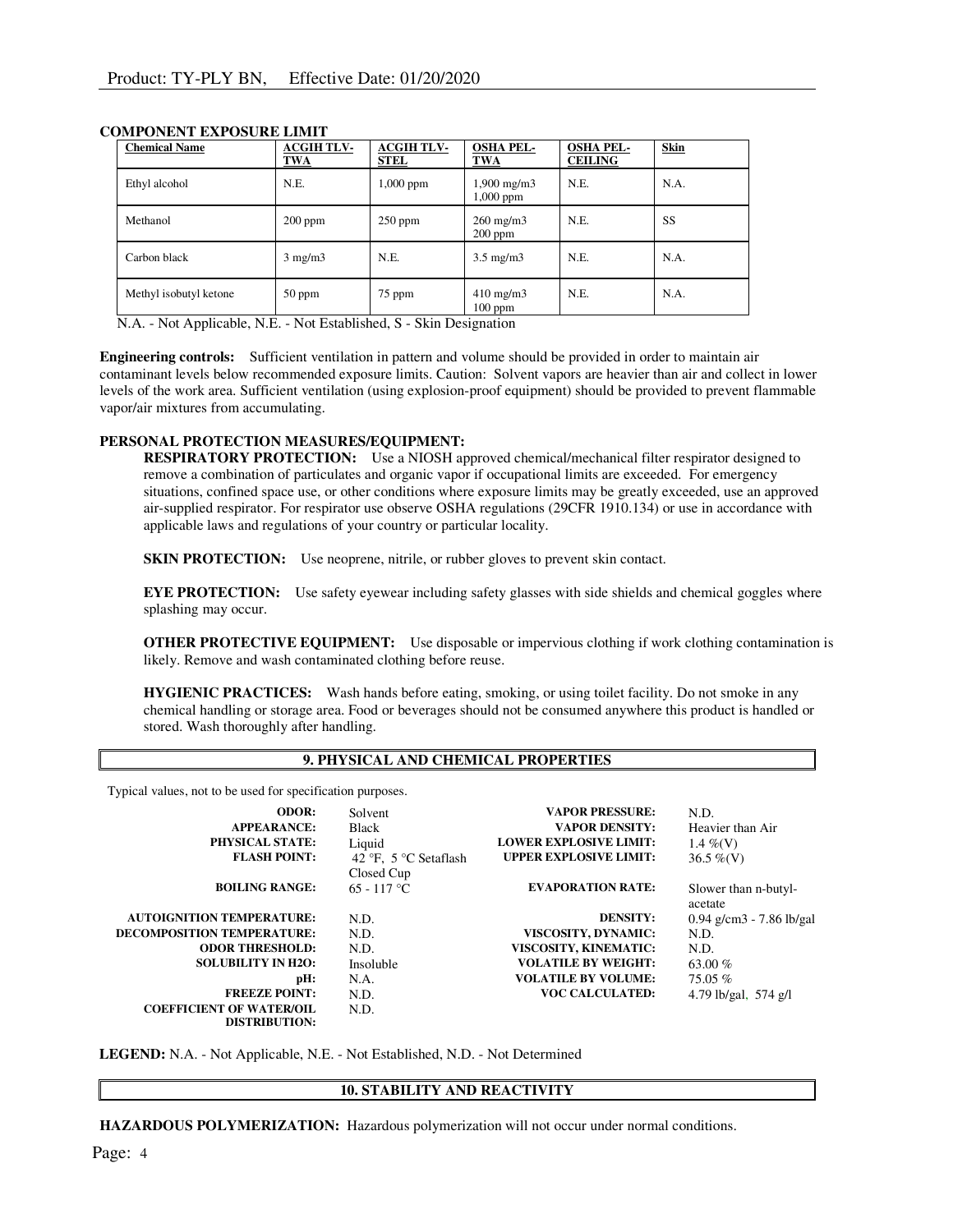STABILITY: Product is stable under normal storage conditions.

CONDITIONS TO AVOID: High temperatures. Sources of ignition.

INCOMPATIBILITY: Strong acids, bases, and strong oxidizers.

# HAZARDOUS DECOMPOSITION PRODUCTS: Carbon monoxide, carbon dioxide

# 11. TOXICOLOGICAL INFORMATION

EXPOSURE PATH: Refer to section 2 of this SDS.

SYMPTOMS: Refer to section 2 of this SDS.

### TOXICITY MEASURES:

| <b>Chemical Name</b>   | <b>LD50/LC50</b>                                         |  |
|------------------------|----------------------------------------------------------|--|
| Ethyl alcohol          | Oral LD50: Rat 7,060 mg/kg                               |  |
|                        | Inhalation LC50: Rat 124.7 mg/l /4 h                     |  |
| Methanol               | Oral LD50: Rat 6,200 mg/kg                               |  |
|                        | Dermal LD50: Rabbit 15,840 mg/kg                         |  |
|                        | Inhalation LC50: Rat 22500 ppm/8 h                       |  |
| Carbon black           | Oral LD50: $\text{Rat} > 15,400 \text{ mg/kg}$           |  |
|                        | Dermal LD50: Rabbit > $3$ g/kg                           |  |
|                        | GHS LC50 (vapour): Acute toxicity point estimate 55 mg/l |  |
| Methyl isobutyl ketone | Oral LD50: Rat $2,080$ mg/kg                             |  |
|                        | Dermal LD50: Rabbit 3,000 mg/kg                          |  |
|                        | Inhalation LC50: Rat 2000 - 4000 ppm/4 h                 |  |

Germ cell mutagenicity: No classification proposed

Carcinogenicity: Category 2 - Suspected of causing cancer. Components contributing to classification: Methyl isobutyl ketone.

Reproductive toxicity: Category 1B - May damage fertility or the unborn child. Components contributing to classification: Methanol.

# 12. ECOLOGICAL INFORMATION

#### ECOTOXICITY:

| <b>Chemical Name</b>   | <b>Ecotoxicity</b>                                                                                                                                                                                                              |
|------------------------|---------------------------------------------------------------------------------------------------------------------------------------------------------------------------------------------------------------------------------|
| Ethyl alcohol          | Fish: Pimephales promelas $> 100$ mg/196 h Static<br>Pimephales promelas 13,400 - 15,100 mg/l96 h flow-through<br>Invertebrates: Daphnia magna 9,268 - 14,221 mg/l48 h<br>Daphnia magna 2 mg/148 h Static                       |
| Methanol               | Fish: Pimephales promelas 28,200 mg/l96 h flow-through<br>Pimephales promelas $> 100$ mg/l96 h Static<br>Oncorhynchus mykiss 19,500 - 20,700 mg/l96 h flow-through<br>Lepomis macrochirus 13,500 - 17,600 mg/l96 h flow-through |
| Carbon black           | N.D.                                                                                                                                                                                                                            |
| Methyl isobutyl ketone | Fish: Pimephales promelas 496 - 514 mg/l96 h flow-through<br>Invertebrates: Daphnia magna 170 mg/l48 h<br>Plants: Pseudokirchneriella subcapitata 400 mg/l96 h                                                                  |

PERSISTENCE AND DEGRADABILITY: Not determined for this product.

BIOACCUMULATIVE: Not determined for this product.

MOBILITY IN SOIL: Not determined for this product.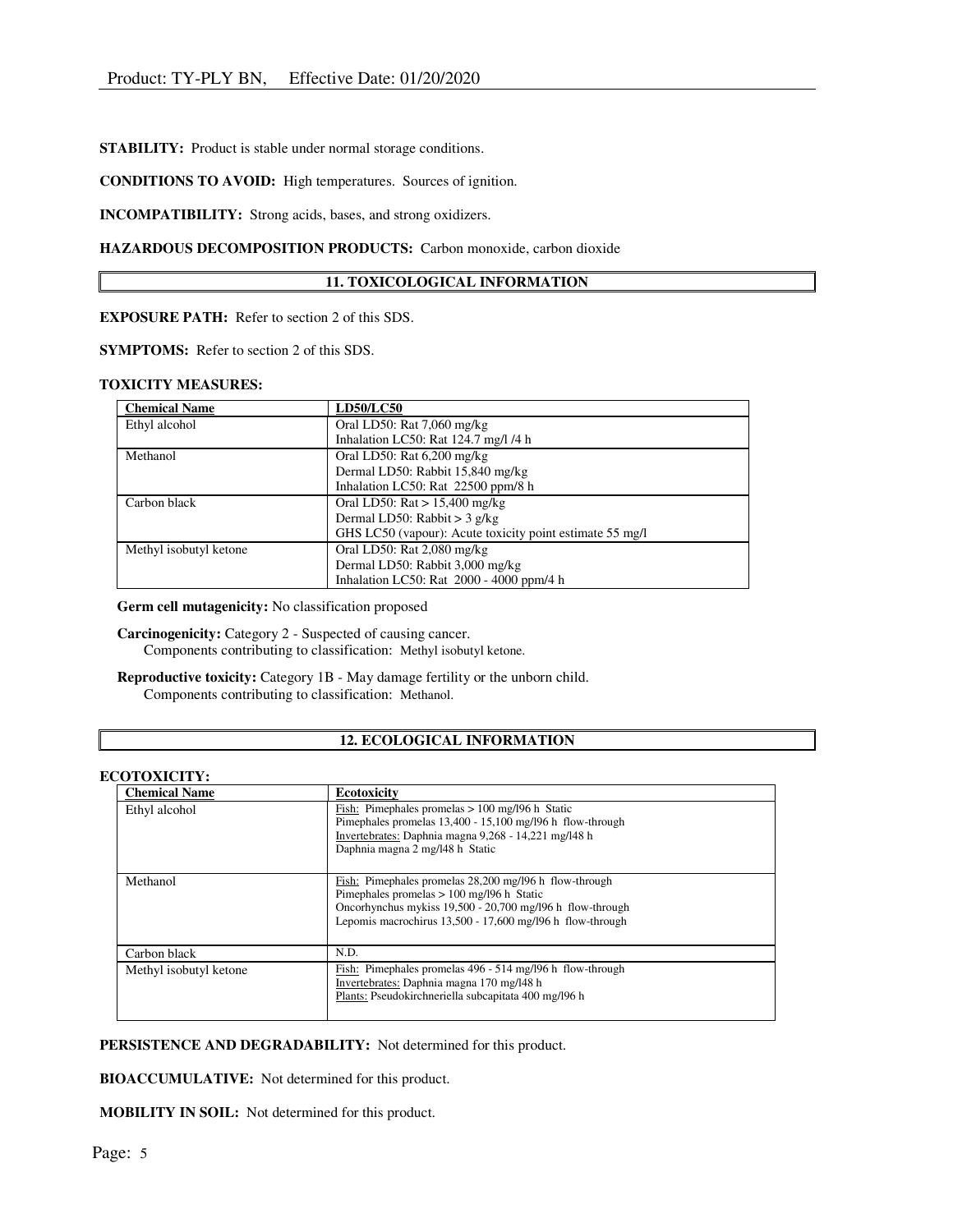### OTHER ADVERSE EFFECTS: Not determined for this product.

### 13. DISPOSAL CONSIDERATIONS

DISPOSAL METHOD: Disposal should be done in accordance with Federal (40CFR Part 261), state and local environmental control regulations. If waste is determined to be hazardous, use licensed hazardous waste transporter and disposal facility.

#### 14. TRANSPORT INFORMATION

| Adhesives    |
|--------------|
| 3            |
| None         |
| 1133         |
| Π            |
| 128          |
|              |
| Adhesives    |
| 3            |
| None         |
| 1133         |
| $\mathbf{H}$ |
| 3L           |
|              |
| Adhesives    |
| 3            |
| None         |
| 1133         |
| П            |
| $F-E$        |
|              |

The listed transportation classification applies to non-bulk shipments. It does not address regulatory variations due to changes in package size, mode of shipment or other regulatory descriptors. For the most accurate shipping information, refer to your transportation/compliance department.

### 15. REGULATORY INFORMATION

# U.S. FEDERAL REGULATIONS: AS FOLLOWS:

#### SARA SECTION 313

This product contains the following substances subject to the reporting requirements of Section 313 of Title III of the Superfund Amendment and Reauthorization Act of 1986 and 40 CFR part 372.:

| <b>Chemical Name</b>   | <b>CAS Number</b> | Weight % Less Than |
|------------------------|-------------------|--------------------|
| Methanol               | 67-56-1           | 5.0 %              |
| Methyl isobutyl ketone | $108 - 10 - 1$    | 5.0%               |

### TOXIC SUBSTANCES CONTROL ACT:

#### INVENTORY STATUS

The chemical substances in this product are on the TSCA Section 8 Inventory.

### EXPORT NOTIFICATION

This product contains the following chemical substances subject to the reporting requirements of TSCA 12(B) if exported from the United States:

None